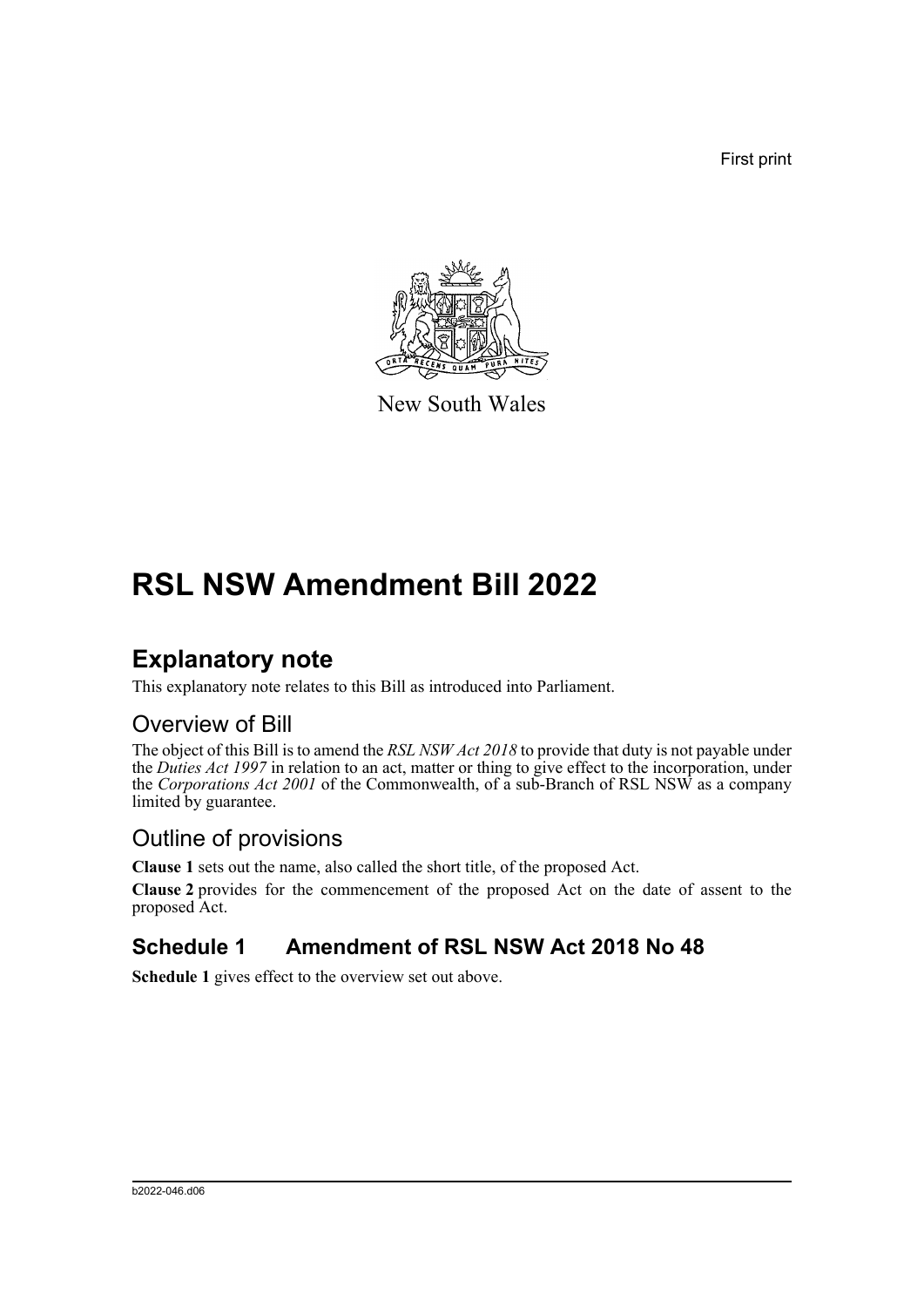First print



New South Wales

## **RSL NSW Amendment Bill 2022**

## **Contents**

|            |                                     | Page |
|------------|-------------------------------------|------|
|            | Name of Act                         |      |
|            | 2 Commencement                      |      |
| Schedule 1 | Amendment of RSL NSW Act 2018 No 48 |      |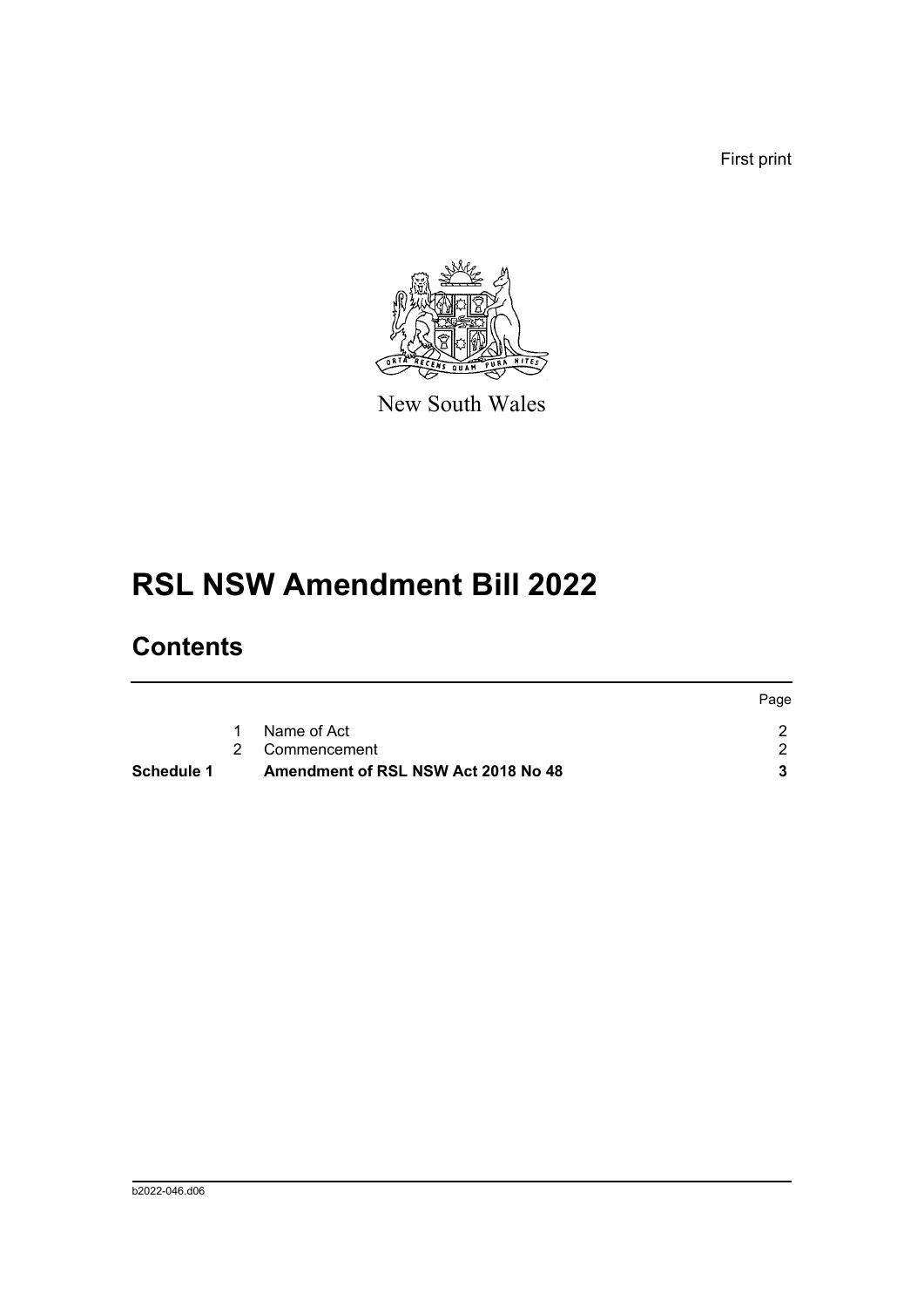

New South Wales

## **RSL NSW Amendment Bill 2022**

No , 2022

#### **A Bill for**

An Act to amend the *RSL NSW Act 2018* to provide that duty is not payable under the *Duties Act 1997* in relation to an act, matter or thing to give effect to the incorporation, under the *Corporations Act 2001* of the Commonwealth, of a sub-Branch of RSL NSW as a company limited by guarantee.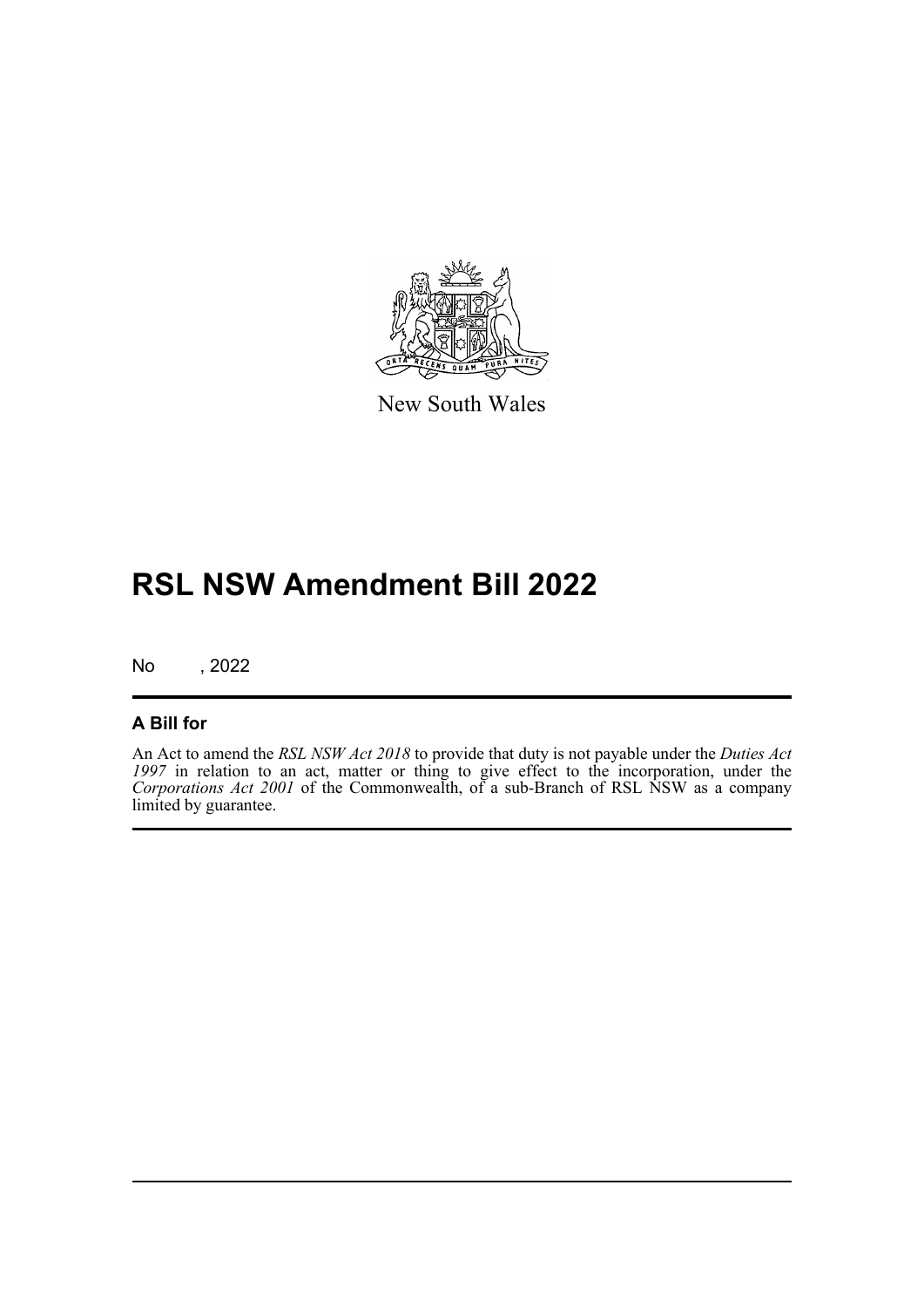<span id="page-3-1"></span><span id="page-3-0"></span>

| The Legislature of New South Wales enacts— |                                                       |               |
|--------------------------------------------|-------------------------------------------------------|---------------|
| $\mathbf 1$                                | Name of Act                                           | $\mathcal{P}$ |
|                                            | This Act is the <i>RSL NSW Amendment Act 2022</i> .   | 3             |
|                                            | <b>Commencement</b>                                   | 4             |
|                                            | This Act commences on the date of assent to this Act. | 5             |